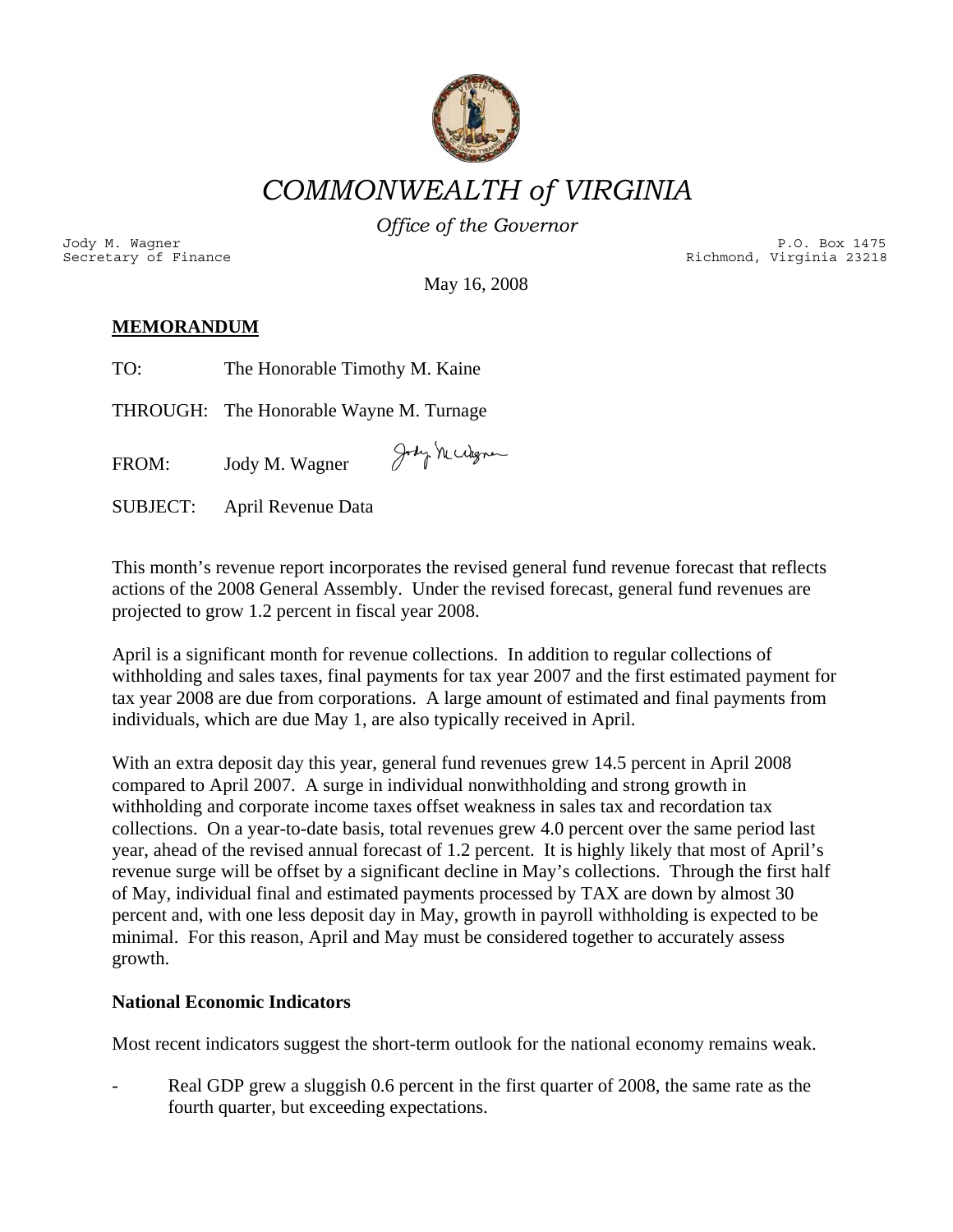The Honorable Timothy M. Kaine May 16, 2008 Page 2 of 5

- The job market contracted again in April -- payroll employment fell by 20,000 jobs. Although April was the fourth consecutive month of job losses, it was an improvement from the loss of about 80,000 jobs per month in the first quarter. Major losses in construction, manufacturing, and retail trade appeared to be related to the slumping housing market. On a positive note, the service industries, especially professional and business services, leisure and hospitality, and education and health care, continued to gain jobs. In a separate report, the unemployment rate fell from 5.1 to 5.0 percent in April.
- Initial claims for unemployment fell by 18,000 to 365,000 during the week ending May 3. The four-week moving average increased from 364,500 to 367,000, and is consistent with a contracting labor market.
- Inflation remains contained. The Consumer Price Index (CPI) increased 0.3 percent in March, for annual growth of 4.0 percent. The increase in the CPI is driven by a 26 percent increase in motor fuel prices, 40 percent increase in fuel oil prices and a 4 percent increase in food and beverage prices. Core inflation, excluding food and energy, rose 0.2 percent in March, for annual growth of 2.4 percent.
- Activity in the manufacturing sector has remained essentially unchanged over the last three months. The Institute of Supply Management index was flat at 48.6 in April. New orders remain at the lowest level since the last recession. The index suggests the manufacturing industry is contracting.
- The Conference Board's index of leading indicators rose 0.1 percent to 102.0 in March, following five consecutive months of decline. The marginal improvement in the index suggests the current contraction in the economy will be mild.
- The Conference Board's index of consumer confidence dropped from 65.9 to 62.3 in April, its lowest level since October 1993. The expectations component rose slightly, while the current conditions component fell sharply.
- The Federal Reserve cut the federal funds target rate by 25 basis points to 2.0 percent at its April meeting. Since September, the Fed has cut the federal funds rate by 3.25 percentage points.

In Virginia, payroll employment grew by 0.5 percent in March. Jobs grew by 0.9 percent in Northern Virginia, 1.1 percent in Hampton Roads, and 0.8 percent in Richmond-Petersburg. The unemployment rate increased slightly from 3.8 percent to 3.9 percent in March.

The Virginia Leading Index declined 0.6 percent in March for the sixth decline in eight months. All three components of the leading index – auto registrations, building permits, and initial unemployment claims -- contributed to the drop in March. The regional leading indices fell in all eleven metro areas in March, ranging from a 1.5 percent drop in Danville to 0.3 percent in Roanoke and Bristol.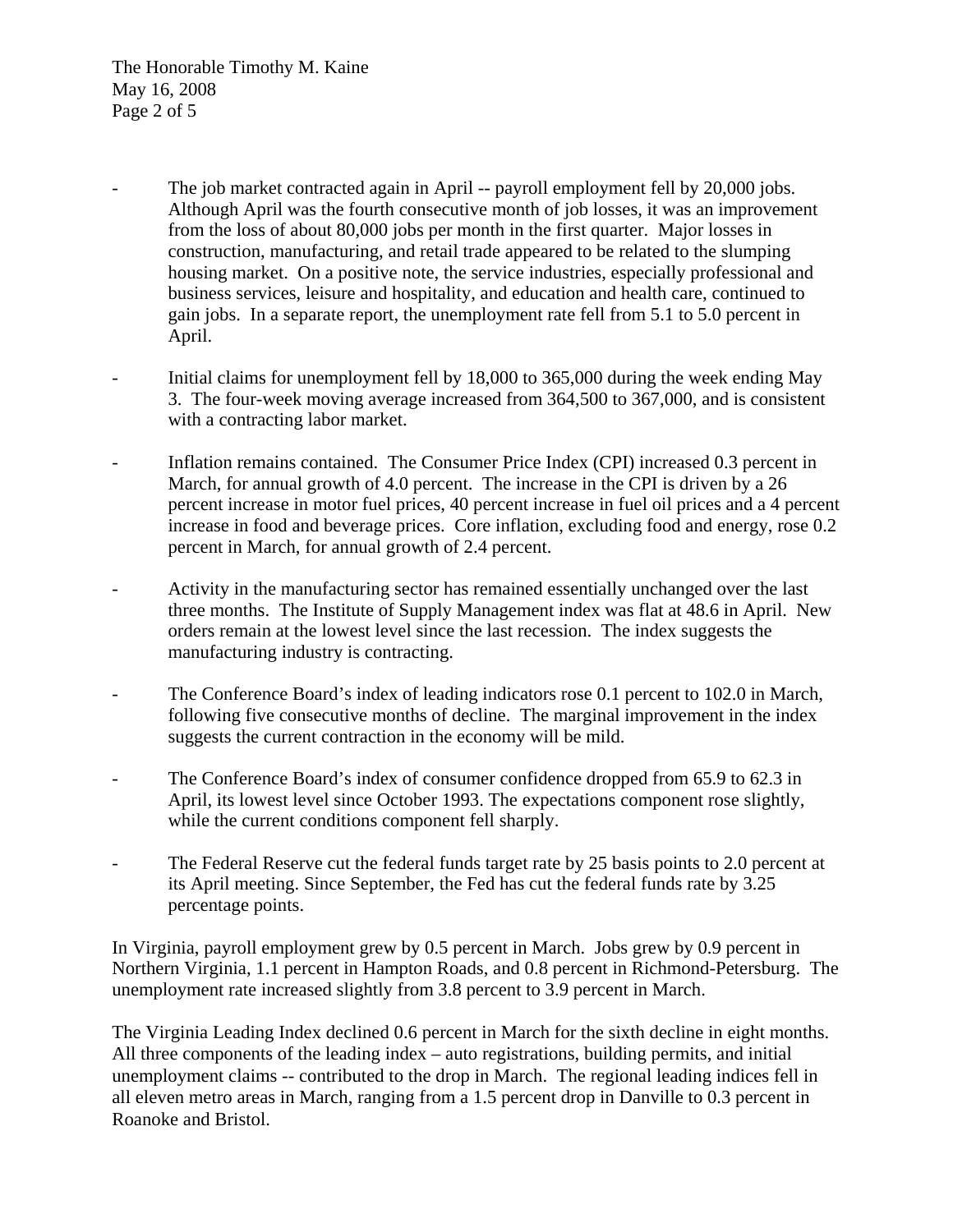The Honorable Timothy M. Kaine May 16, 2008 Page 3 of 5

#### **April Revenue Collections**

General fund revenues grew 14.5 percent in April 2008 compared to April 2007. A surge in individual nonwithholding and strong growth in withholding and corporate income taxes offset weakness in sales tax and recordation tax collections. On a year-to-date basis, total revenues grew 4.0 percent over the same period last year, ahead of the revised annual forecast of 1.2 percent. It is highly likely that most of April's revenue surge will be offset by a significant decline in May's collections. Through the first half of May, individual final and estimated payments processed by TAX are down by almost 30 percent and, with one less deposit day in May, growth in payroll withholding is expected to be minimal. For this reason, April and May must be considered together to accurately assess growth.

*Net Individual Income Tax (65% of general fund revenues)*: Year-to-date net individual income tax growth is 8.0 percent, well ahead of the revised annual estimate of 3.9 percent. Performance in each component of individual income tax is as follows:

*Individual Income Tax Withholding (57% of general fund revenues)*: With one additional deposit day in April of this year, collections of payroll withholding taxes grew 12.8 percent over April of 2007. Year-to-date withholding growth is 6.1 percent, ahead of the projected annual growth rate of 5.2 percent. Collections must grow 0.8 percent in the last two months of the fiscal year to attain the annual forecast.

*Individual Income Tax Nonwithholding (18% of general fund revenues)*: April is a significant month for nonwithholding collections. Final payments for tax year 2007 and the first estimated payment for tax year 2008 are both due May 1.

April collections were \$822.2 million compared with \$641.6 million in April 2007, a 28.1 percent increase. To date, about 71 percent of the nonwithholding forecast has been collected, and collections during this period are 14.5 percent above the same period last year, which is ahead of the revised annual estimate of 3.2 percent.

Typically, a large portion of final payments due May 1 are received in April; however, the amount varies from year to year. Estimated and final payments will continue to be processed in May; therefore, one must consider April and May collections together to accurately assess growth in this source. With final and estimated payments down by almost 30 percent through the first half of May, it is highly likely that April's surge will be offset by declines in May. The final estimated payment for this fiscal year is due June 15.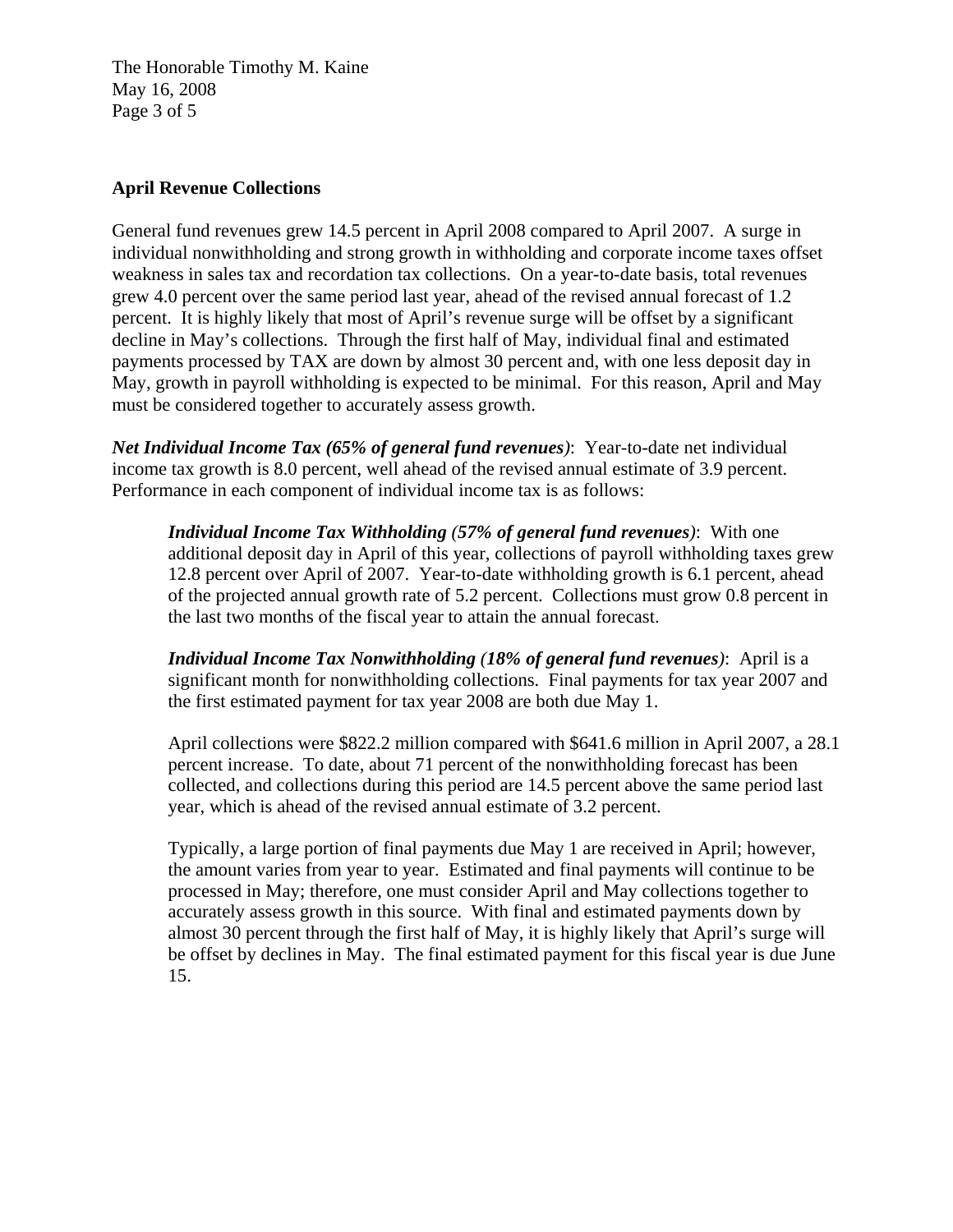*Individual Income Tax Refunds*: Through April, \$1.5 billion in individual refunds have been issued, compared with \$1.4 billion in the same period last year. Year to date, refunds are 6.9 percent ahead of the same period last year, but are trailing the annual forecast of a 9.7 percent increase. For the filing season beginning in January, 2.2 million refunds have been issued -- about 40,000 more than during the same period last year. The average check size increased 6.4 percent – ahead of an anticipated 5.0 percent increase.

*Sales Tax (20% of general fund revenues)*: Collections of sales and use taxes, reflecting March sales, fell 10.4 percent in April. On a year-to-date basis, collections of sales and use taxes have fallen 0.3 percent, trailing the revised annual estimate of 1.6 percent growth.

*Corporate Income Tax (4% of general fund revenues)*: In April, corporations made their first estimated payment for tax year 2008, and made either a final or extension payment for tax year 2007.

Corporate income tax collections were \$165.7 million in April of 2008 compared with \$147.0 million in April of 2007. Year-to-date collections are down 10.1 percent compared to the same period last year, but ahead of the annual projected decline of 20.5 percent.

*Wills, Suits, Deeds, Contracts**(3% of general fund revenues)*: Wills, suits, deeds, and contracts – mainly recordation tax collections – fell 26.6 percent in April, the sixth consecutive month with a decline in excess of 25 percent. On a year-to-date basis, collections in this source fell 20.9 percent from last year, compared with the revised estimate of a 15.0 percent annual decline.

#### **Other Revenue Sources**

The following list provides data on April collections for other revenue sources.

|                                     | <b>Year-to-Date</b> | Annual<br><b>Estimate</b> |
|-------------------------------------|---------------------|---------------------------|
| Insurance Premiums (3% GF revenues) | 4.7%                | 8.7%                      |
| Interest Income (1% GF revenues)    | 8.1%                | $-3.5\%$                  |
| ABC Taxes (1% GF revenues)          | 4.4%                | 5.0%                      |

*All Other Revenue*: Receipts in All Other Revenue fell 10.5 percent in April – \$36.3 million compared with \$40.6 million in April 2007. Most of the decline was in inheritance, gift, and estate taxes -- \$5.4 million compared with \$8.2 million in April 2007. For the fiscal year-todate, collections of All Other Revenue are 8.2 percent above the same period in fiscal year 2007, ahead of the revised annual estimate of a 2.4 percent decline.